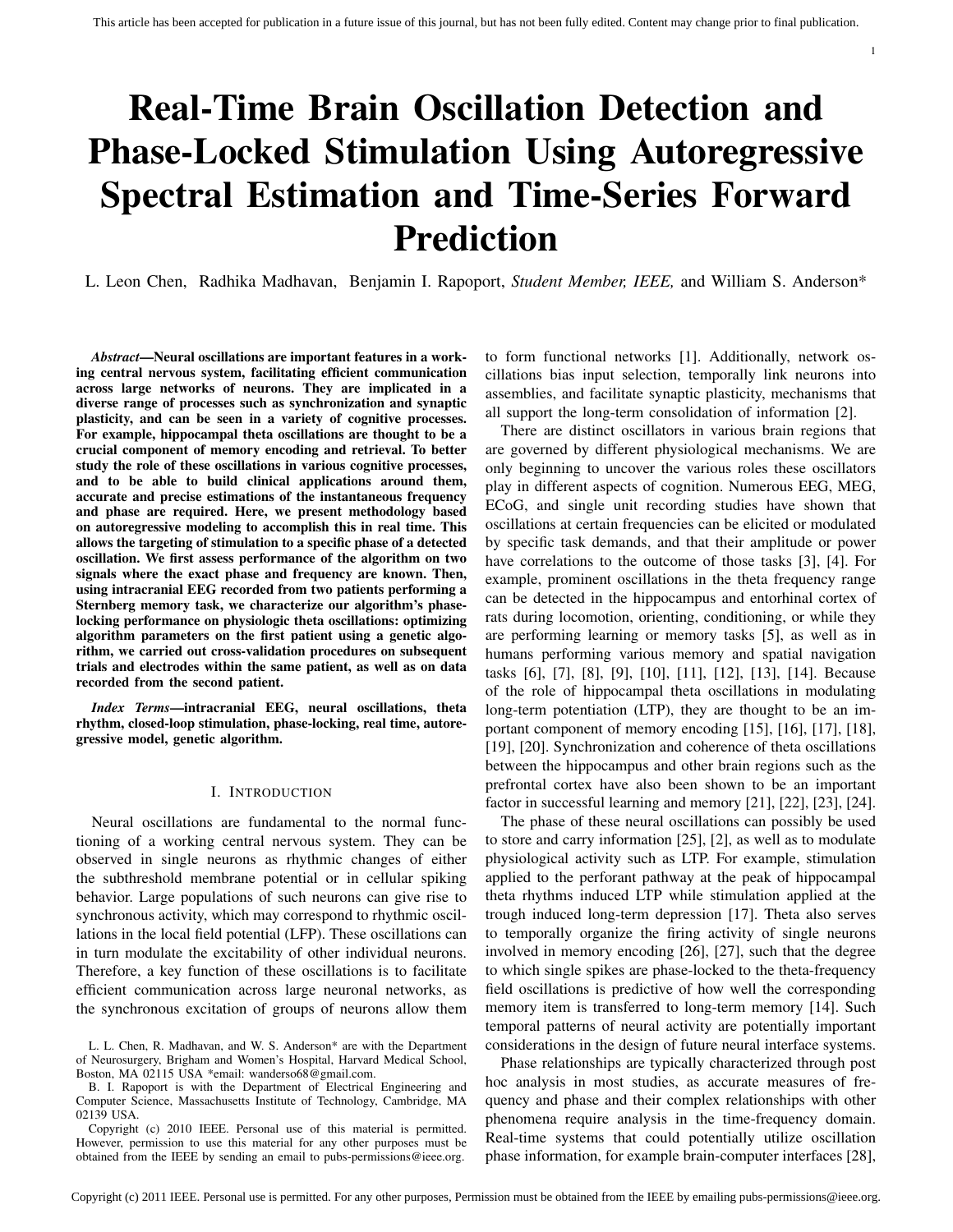or responsive closed-loop stimulator devices that combine neural ensemble decoding with simultaneous electrical stimulation feedback [29], [30], [31], would require precise and accurate measurements of the instantaneous phase. Phasespecific stimulation could also aid in experimental research on the temporal patterns of neural ensemble activity and their correlations with cognitive processes and behavior. A few studies have performed such phase-specific electrical stimulation on animals. Pavlides et al. [15] and Hölscher et al. [16] built analog circuits that triggered stimulation pulses at the peak, zero-crossing, and troughs of the hippocampal LFP signal. This approach assumes a sufficiently narrow bandwidth such that the peak, zero-crossing, and troughs of the input signal approximates these values of the actual underlying oscillation. Hyman et al. used a dual-window discrimination method for peak detection, whereby two windows of variabletime widths and heights were manually created to fit each individual animals typical theta frequency and amplitude, and the stimulator set to be delay-triggered if the input waveform successfully passed through both windows [17]. Because this approach requires manual calibration to a specific setting, realtime operation in the face of dynamic amplitude or frequency changes would not be possible. These systems would not be sufficient for neural interfaces operating in real time or experiments requiring higher-resolution phase detection. As such, an alternative approach is needed.

Here, we present methods to accurately estimate the instantaneous frequency and phase of an intracranial EEG oscillation signal in real time. At the core of our methodology is an autoregressive model of the EEG signal, which we use to both optimize the bandwidth of the narrow-band signal using estimations of the power spectral density, as well as to perform time-series forward-predictions. These two steps in conjunction allows us to make precise and accurate estimates of the instantaneous frequency and phase of an oscillation, which we then use to target output stimulation pulses to a specific phase of the oscillation.

#### II. METHODS

#### *A. Algorithm Overview*

The ultimate goal of our algorithm is to be able to calculate the instantaneous frequency and phase of a neurophysiological signal at a specific point in time with the necessary accuracy and precision to be able to deliver phase-locked stimulation pulses in real time. The algorithm is comprised of several sequential steps: 1. Frequency band optimization within a predefined frequency band (for theta, we use 4- 9 Hz), utilizing autoregressive spectral estimation, 2. Zerophase bandpass filtering, based on the results of the frequency band optimization procedure, 3. Estimating the future signal by autoregressive time-series prediction, 4. Calculating the instantaneous frequency and phase via the Hilbert-transform analytic signal, and 5. Calculating the time lag until the desired phase for the output stimulation pulse. A graphical representation of these steps is depicted in Fig. 1. It must be noted, however, that there are several parameters used by the algorithm that are optimized offline prior to its online



Fig. 1: Overview of algorithm. (a) Raw iEEG signal, where  $t_0$  represents the current time in a real-time acquisition process. (b) Analyze the last 1-second segment of iEEG signal. (c) Use autoregressive spectral estimation to calculate the power spectral density in the 1-second segment. The frequency band optimization procedure is carried out. (d) The 1-second segment is bandpass filtered in both the forward and backward directions, based on the optimized passband. (e) Using the bandpass-filtered signal from  $t_{start}$  to  $t_{stop}$ , time-series forward predictions (shown in red) are made using the autoregressive model. (f) The instantaneous phase and frequency of this forward-predicted segment are calculated. (g) Using the instantaneous phase and frequency of the forwardpredicted segment at  $t_0$ , a time delay from  $t_0$  is calculated. Output stimulation is triggered after this time delay (shown in red). Overlaid is the raw iEEG signal from (b) plus some additional time.

operation. The procedure for the offline optimization of these parameters using a genetic algorithm is discussed in section 2I.

## *B. Autoregressive Model*

Autoregressive (AR) modeling has been successfully applied to EEG signal analysis for diverse applications such as data compression, segmentation, classification, sharp transient detection, and rejection or canceling of artifacts [32], [33]. Although the processes underlying EEG signals may be nonlinear, traditional linear AR modeling has been shown to be as good as, or even slightly better than, non-linear models in at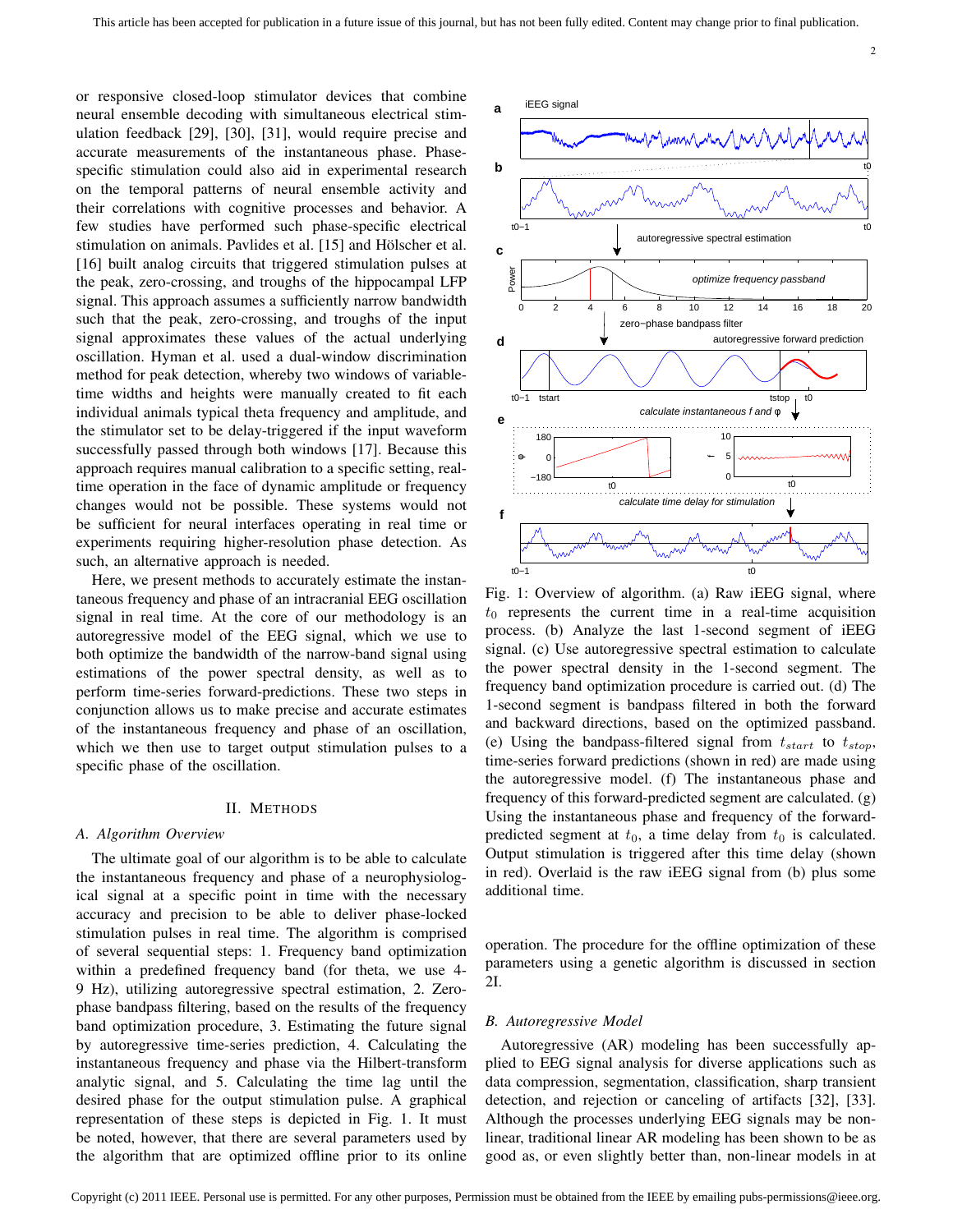least one study [34], in terms of the correlation coefficient between forecasted and real time series. It was found that processes with spectra limited to certain frequencies plus white noise can be well described by an AR model, while processes with power spectra characterized by multiple very narrow peaks are described poorly by an AR model. Therefore, for brain oscillation detection, AR modeling is a natural choice. Furthermore, parameters can be updated in an adaptive manner using the Kalman filtering algorithm or chosen to give the best fit to a segment of data samples, using either the Levinson-Durbin algorithm or the Burg algorithm [33]. Particularly with strong, coherent oscillations, small segments of the EEG are presumed to be locally-stationary, and thus a non-adaptive model is suitable. Autoregressive modeling provides a robust method of estimating the power spectrum for short  $(1-2 s)$ EEG segments, and is less susceptible to spurious results [33].

An autoregressive model  $AR(p)$  of order p is a random process defined as:

$$
X_t = c + \sum_{k=1}^p \alpha_k X_{t-k} + \varepsilon_t, \tag{1}
$$

where  $\alpha_1, ..., \alpha_p$  are the parameters of the model, c is a constant, and  $\varepsilon_t$  is white noise. If **a** is the vector of model parameters, for a given time-series sequence  $x(t)$  and model output  $\hat{x}(t, \mathbf{a})$ , the forward prediction error is given by:

$$
e(t, \mathbf{a}) = x(t) - \hat{x}(t, \mathbf{a}),\tag{2}
$$

where a is found by minimizing the mean squared error

$$
E(\mathbf{a}) = \frac{1}{N} \sum_{t=1}^{N} e^{2}(t, \mathbf{a}),
$$
 (3)

where N is the segment length of  $x(t)$ . The autoregressive model can be constructed using one of several algorithms to calculate model coefficients. They include the least-squares approach, which minimizes the prediction error in the least squares sense (either forward prediction error or both forward and backward prediction errors), the Burg lattice method, which solves the lattice filter equations using the mean (either harmonic or geometric) of forward and backward squared prediction errors, and the Yule-Walker method, which solves the Yule-Walker equations formed from sample covariances, minimizing the forward prediction error. The Burg and Yule-Walker methods always produce stable models, but because we are only interested in forward prediction, we use the Yule-Walker method here.

One issue that is of critical importance in the successful application of AR modeling is the selection of the model order [33], [32], [35], [36], [37], [38]. There have been many criteria formulated over the years for determining the optimal model order. The most well-known of these is Akaike's Information Criterion (AIC) [39]. Other criteria that have been developed, such as the Bayesian Information Criterion, Final Prediction Error, Minimal Description Length differ essentially in the degree of the penalty applied to higher orders [40]. These are useful guides that can serve as useful starting points, but because estimated optimal order varies by the criterion, the sampling rate, and the characteristics of the input data, order

selection ultimately depends upon the resulting performance of the system [36], [37]. Thus, it is empirically determined.

## *C. Frequency Band Optimization*

An AR model can also be formulated in the frequency domain as a spectral matching problem. For EEG applications, AR spectral estimation has been demonstrated to be superior to traditional nonparametric methods such as the periodogram– due to the clear, higher-resolution spectra that it generates [41], [33]. The estimated AR spectrum of a data sequence is a continuous function of frequency and can be evaluated at any given frequency. This is why AR spectral estimation is much more powerful in discriminating narrow-band peaks, such as those produced by brain oscillations. Here, the AR model order becomes important in that a low model order will give an overly smoothed spectrum while an overly high order will result in spurious peaks. Two poles are needed to resolve each sinusoidal peak, and thus 2 is the minimum model order required [33]. Depending on the spectral band of interest, much higher orders may be necessary, as greater power is concentrated in the lower frequencies. The power spectrum is estimated by the following equation [42]:

$$
S_{AR}(f) = \frac{\sigma^2}{|1 + \sum_{k=1}^p \alpha_k e^{-j2\pi f k}|^2},\tag{4}
$$

where  $\sigma^2$  is the noise variance and  $\alpha_k$  are AR the model coefficients. The coefficients  $\alpha_k$  are the same as the timedomain parameters in Equation 1.

To isolate a particular brain oscillation and accurately determine its instantaneous phase, we must perform bandpass filtering around its central frequency. Instantaneous phase only becomes accurate and meaningful if the filter bandwidth is sufficiently narrow [43]. Using predetermined cutoff frequencies may lead to either an insufficiently narrow band, where noise and extraneous signals will interfere with the brain oscillation signal, or an overly narrow band, in which frequency components of the brain oscillation are lost due to crossing over the range of the passband. Therefore, we developed an adaptive method that optimizes the cutoff frequencies using the AR power spectrum estimate, where the power contained in the optimized band does not fall below a specified threshold level. First, for the raw EEG signal, we calculate the total power contained in a particular frequency band of interest:

$$
P(f_L, f_H) = \int_{f_L}^{f_H} S_{\text{AR}}(f) \, df. \tag{5}
$$

We then iteratively increase  $f_L$  or decrease  $f_H$  by a specified step-size  $\delta_f$  until

$$
P(\hat{f}_L, \hat{f}_H) \le \lambda P(f_L, f_H),\tag{6}
$$

where  $\hat{f}_L$  and  $\hat{f}_H$  are the optimized passband cutoff frequencies, and  $\lambda$  is a fractional multiplier. For every iteration:

$$
(\hat{f}_L, \hat{f}_H) = \begin{cases} (f_L + \delta_f, f_H) & \text{if } S_{AR}(f_L) < S_{AR}(f_H) \\ (f_L, f_H - \delta_f) & \text{if } S_{AR}(f_L) \ge S_{AR}(f_H) \end{cases} (7)
$$

The selection of a value for  $\lambda$  defines the tradeoff between an insufficiently narrow band ( $\lambda$  close to 1) and an overly narrow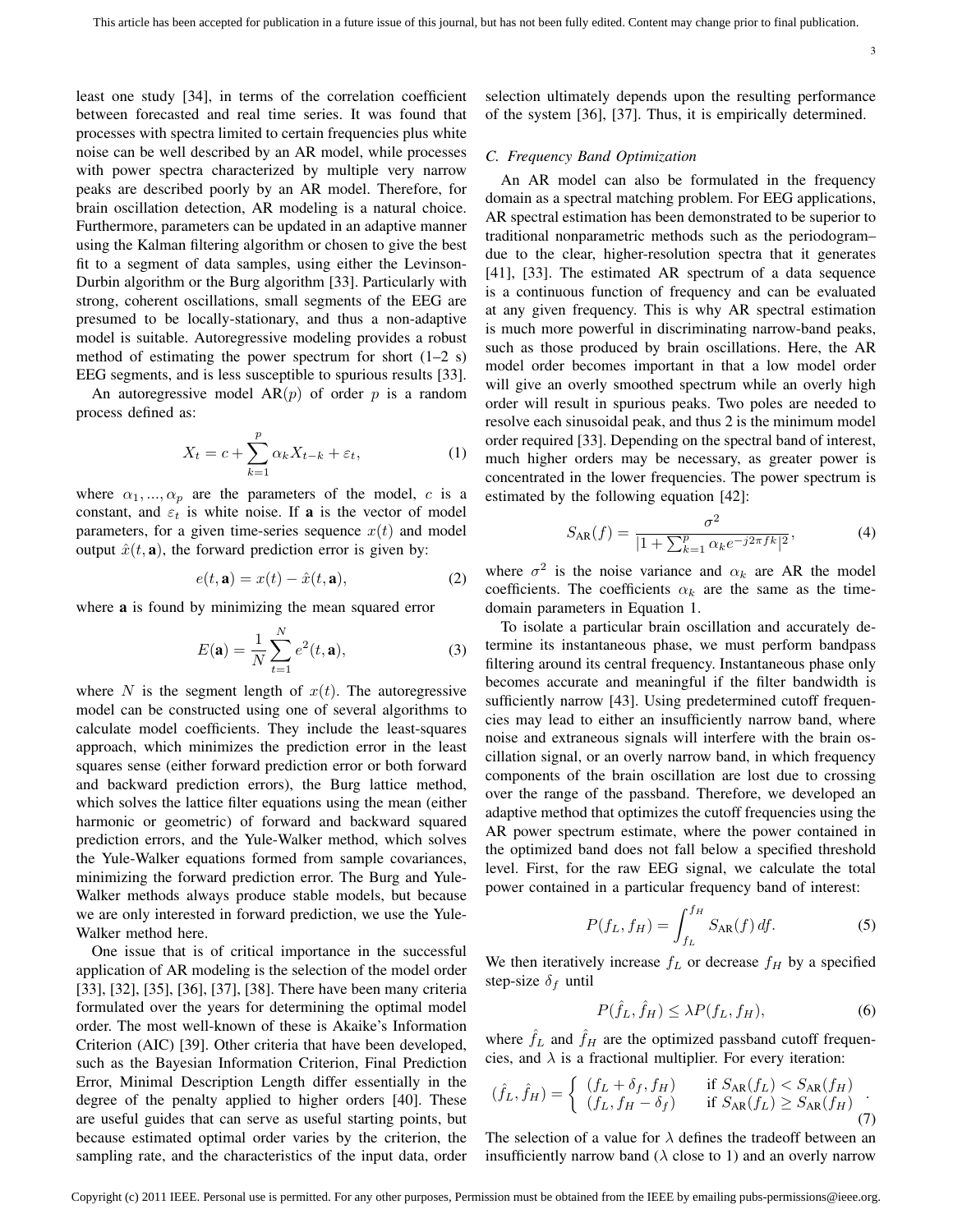band ( $\lambda$  close to 0). Here, we set  $\lambda$  to be greater than 0.5, with the justification that we are ensuring the majority of the power contained within the frequency band of interest is contained within the bounds of  $f_L$  and  $f_H$ . It is important to note that the optimal value of  $\lambda$  may be context-dependent. We are using the assumption that for a particular brain oscillation, there is a certain characteristic frequency, and some amount of variance about that central frequency, rather than the assumption that the oscillation is comprised of many component frequencies. Using this relative measure  $\lambda$ , we are able to ensure that the filter passband is locally optimized within each time segment. A bandpass filter with cutoff bands  $f_L$  and  $f_H$  is then applied to the original EEG segment. To prevent phase distortion, we use a zero-phase digital filter that processes input signals in both the forward and reverse directions.

## *D. Time-Series Forward Prediction*

Once we have filtered a signal through the optimized bandpass filter, we can calculate the instantaneous frequency and phase. However, when operating in real time, the relevant  $f(t)$  and  $\phi(t)$  are its values at the current time, which we will define as  $t_0$ . Using a zero-phase filter, distortions will occur near  $t_0$  as only the signal in the reverse direction is available. To make more accurate estimates of  $f(t_0)$  and  $\phi(t_0)$ , we make use of an autoregressive model. The autoregressive model as formulated in equation 1 provides a basis for linear forward prediction. For a given EEG segment, we use the bandpass filtered signal from  $X_{t_{start}}$  to  $X_{t_{stop}}$  to predict a signal of length  $2(t_0-t_{stop})$  from  $t_{stop}$  (see Fig. 1). Therefore, the midpoint of this predicted signal corresponds to  $t_0$ . We predict a signal of length  $2(t_0 - t_{stop})$  to ensure a smooth and continuous instantaneous phase function at  $t_0$ , so that the calculation of the instantaneous frequency and phase at  $t_0$  will not be affected by the edge effects of the Hilbert transform. The Hilbert transform will be used to calculate the instantaneous phase and frequency (see section 2E). An example of its edge effect can be seen in the ripples in Fig. 1e.

Because filter distortions occur at both ends of the signal segment, we set the length from  $t_{start}$  to  $t_{stop}$  symmetric about the signal segment midpoint, such that  $t_{start} = (t_0-T)+(t_0-T)$  $t_{stop}$ ), where T is the length of the original signal segment (here,  $T$  is 1 second). If the length between  $t_{start}$  and  $t_{stop}$ is set too small, then the amount of data used as the basis for the AR model will be insufficient, whereas if  $t_{stop}$  is set too close to  $t_0$ , then too much distortion will remain present in the predicted signal. In our genetic algorithm for optimizing the algorithm parameters offline (see section 2I), we have set the bounds of  $t_0 - t_{stop}$  to be between 0.05 and 0.45 seconds. In other words, the fraction of the signal segment used as input to the autoregressive model can range from the middle 0.1 to 0.9 seconds. An additional point of consideration is that both the filter type and filter order will influence the amount of distortion in the filtered signal, and thus it will be necessary to optimize the filter in relation to both  $t_0-t_{stop}$  and the input data.

## *E. Instantaneous Phase and Frequency*

The instantaneous phase is calculated by first constructing the analytic signal, a combination of the original data and its Hilbert transform [44]. For the real signal  $x(t)$ , the complex analytic signal  $z_x(t)$  can be formulated as:

$$
z_x(t) = x(t) + jH\{x(t)\},\tag{8}
$$

where  $H\{x(t)\}\$ is the Hilbert transform of  $x(t)$ , and is defined as:

$$
H\{x(t)\} = \frac{1}{\pi} \text{p.v.} \int_{-\infty}^{\infty} \frac{x(\tau)}{t - \tau} d\tau, \tag{9}
$$

where p.v. denotes Cauchy's principal value.

The instantaneous phase of  $x(t)$  can be calculated from the complex analytic signal  $z_x(t)$  as:

$$
\phi_x(t) = \arg z_x(t)
$$
\n
$$
= \begin{cases}\n\arctan \frac{H\{x(t)\}}{x(t)} & x(t) \ge 0 \\
\arctan \frac{H\{x(t)\}}{x(t)} + \pi & x(t) < 0, H\{x(t)\} \ge 0 \\
\arctan \frac{H\{x(t)\}}{x(t)} - \pi & x(t) < 0, H\{x(t)\} < 0\n\end{cases}
$$

The instantaneous frequency  $f_x(t)$  can then be calculated in terms of the instantaneous phase:

$$
f_x(t) = \frac{1}{2\pi} \frac{d}{dt} \phi_x^{\text{uw}}(t),\tag{10}
$$

where  $\phi_x^{\text{uw}}(t)$  is the unwrapped instantaneous phase. Because the domain of  $\phi_x(t)$  is  $(-\pi, \pi]$ , discontinuities are present in the form of  $2\pi n$  jumps, where n is an integer. The unwrapping procedure chooses the appropriate  $n$  at each discontinuity such that  $\phi_x(t)$  becomes continuous.

In our algorithm, the two steps that are based on autoregressive modeling, frequency band optimization and time-series forward prediction, are strategies to attempt to maximize the accuracy of instantaneous phase and frequency estimations.

### *F. Implementation*

Our algorithm was implemented in the LabView 9.0 environment (National Instruments, Austin, TX) as well as in MATLAB 7.11 (MathWorks, Natick, MA). The LabView implementation is used for real-time operation and the MATLAB implementation is used for offline analysis. The analyses carried out in this paper were performed in MATLAB with simulated input data.

The maximum signal segment analysis rate (which translates to the maximum stimulation rate) for the determination of stimulation timing should be greater than the frequency of the oscillation of interest. However, if this frequency is set too high, then spurious outputs will be generated. For theta oscillations, we have set this frequency to be 10 Hz, corresponding to a time window shift every 100 ms. For every period of this analysis cycle,  $f(t_0)$  and  $\phi(t_0)$  are calculated, and the time delay until the output stimulation is delivered is calculated by the following formula:

$$
t_{\text{delay}} = \frac{1}{f(t_0)} \frac{(\varphi - \phi(t_0) + 2\pi) \mod 2\pi}{2\pi},\qquad(11)
$$

where  $\varphi$  is the desired phase of the output stimulation ( $\varphi = 0$ corresponds to the waveform peak, while  $\varphi = \pi$  corresponds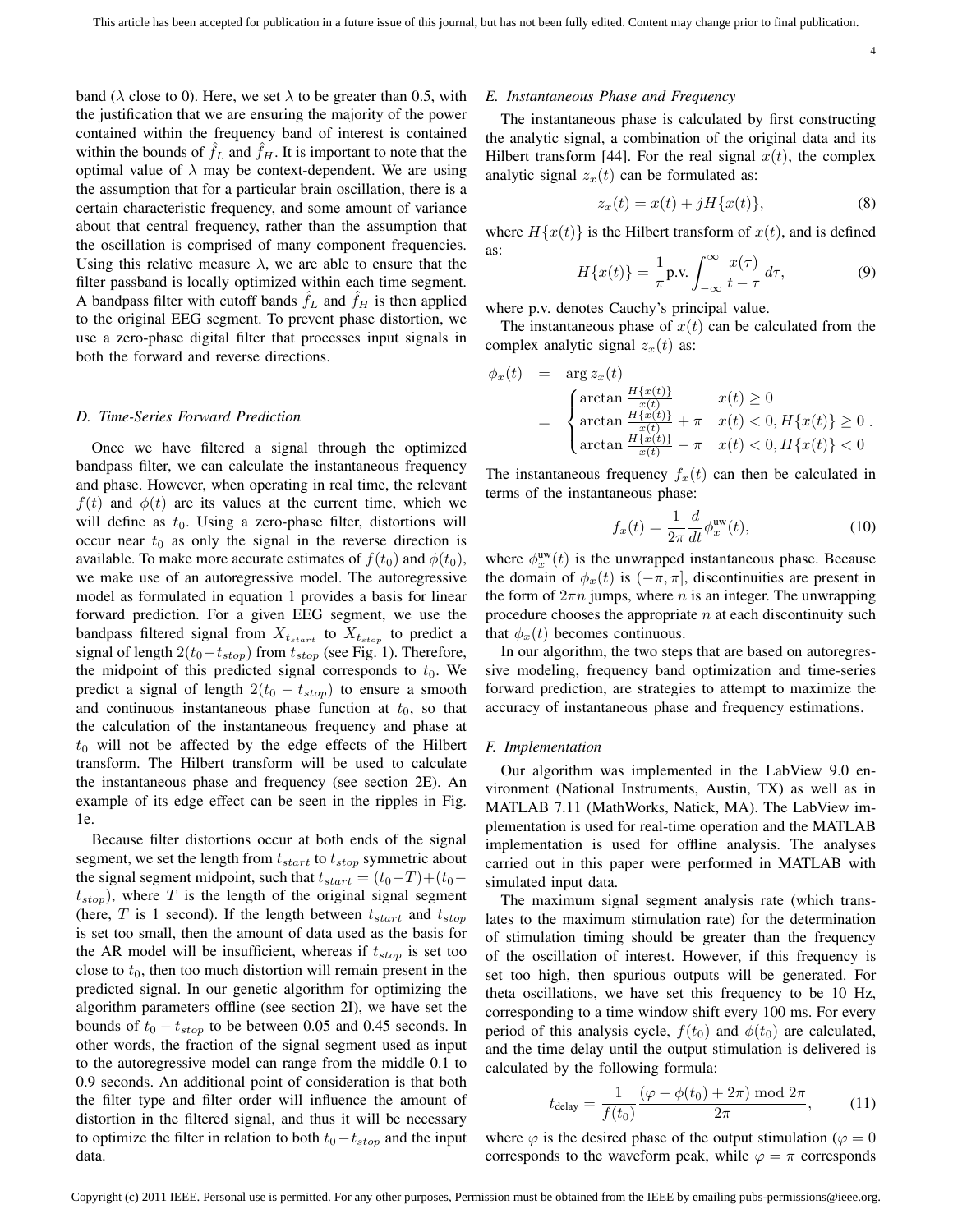to the trough). Note that  $2\pi$  is added as the output of  $\phi$  lies in the interval  $(-\pi, \pi]$ .

*G. Patients and Data*

For the first part of our performance studies, we used signals where the exact phase and frequency are known–first, a simple 6 Hz cosine waveform and second, a 10-second intracranial EEG signal recorded from a single subdural contact electrode over the parahippocampal gyrus of a patient with temporal lobe epilepsy exhibiting epileptiform theta discharges.

For the second part of our performance studies, we assessed phase-locking accuracy on physiologic theta oscillations from two epilepsy patients performing a memory task, who had been surgically implanted with subdural electrodes. The clinical team determined the placement of these electrodes to best localize epileptogenic regions. All subjects had normal-range intelligence and were able to perform the task within normal limits. Our research protocol was approved by the institutional review board at the Brigham and Women's Hospital. Informed consent was obtained from the subjects prior to the surgical implantation. Subject 1 had electrodes covering the frontal, parietal and subtemporal areas (73 channels). Subject 2 had electrodes covering the middle, inferior and subtemporal regions (38 channels). The experimental protocol was a version of the Sternberg task adapted from [10]. Four list items (consonant letters) were presented sequentially on the computer screen. Each item was presented for 1.2–2 seconds, with 0.2–1 second intervals between items. The termination of the last item in the list was followed by a 2–4 second delay and the presentation of a probe, a single consonant that may or may not have been in the list. The subject was instructed to press the 'y' key on the keyboard if the probe item was in the list and 'n' key if the item was not. After each response, the subject was given feedback on accuracy, and another trial could be initiated by key press. After this key press, a subsequent trial began in 1–2 seconds. TTL pulses marked the presentation of the four items and the probe item in the iEEG recordings. We obtained 40 trials from subject 1 and 11 trials from subject 2. Both the correct and incorrect trials were pooled for this analysis. Intracranial (iEEG) signals were recorded from grids and strips electrode arrays containing multiple platinum electrodes (3 mm diameter), with an inter-electrode spacing of 1 cm. The locations of the electrodes were determined by post-operative co-registered computed tomography (CT) scans. The signal was amplified, sampled at 500 Hz, and bandpass filtered between 0.1 and 70 Hz.

For the cosine waveform and the epileptiform theta discharges waveform, we optimized the algorithm parameters on the data and ran simulations with these parameters on the same data. For the Sternberg task patient datasets, we optimized the algorithm parameters on the first trial for subject 1 with the single electrode with the largest average theta power. We then used these parameters to perform simulation runs on all electrode channels in subject 1 for all subsequent trials (trials 2–40). Phase-locking performance was assessed at each electrode channel (1–73) collectively over trials 2– 40. These same parameters were then tested on subject 2 at each electrode channel (1–38) and assessed collectively over all trials  $(1-11)$ .

5

# *H. Assessment of Phase-Locking Performance*

We are interested in two measures of phase-locking accuracy. The first is the difference between the mean stimulation phase  $\overline{\phi}$  and the desired phase  $\varphi$ . The second is the variance of stimulation phases. Perfect accuracy would be a value of 0 for both measures. We calculated the spread of  $\phi$  several ways, including the circular variance:

$$
\sigma_{\text{circ}}^2 = 1 - \left\| \frac{1}{N} \sum_{i=1}^N \left( \begin{array}{c} \cos \phi_i \\ \sin \phi_i \end{array} \right) \right\|, \tag{12}
$$

which ranges from 0 to 1 [45]. We also calculated the 95% confidence interval of the mean phase  $\overline{\phi}$  and applied Rayleigh's test for circular non-uniformity.

Not every channel may provide a suitable input signal, perhaps due to the properties of the underlying physiological processes. Therefore, we looked at phase-locking performance in the context of the electrode channel's theta power level and theta temporal coherence. The temporal coherence  $\tau_c$ is calculated by determining the length of time it takes for the amplitude of the autocorrelation function of the thetabandpassed signal to decrease to half the maximal value at  $t = 0$ . As an example, for a 1-second truncated sine wave segment,  $\tau_c = 0.5$  seconds. We placed electrode channels into four bins: high theta power/high theta coherence, high theta power/low theta coherence, low theta power/high theta coherence, and low theta power/low theta coherence. Electrode channels that did not produce stimulation output were discarded. High theta power was defined as being greater than the median theta power across all remaining electrodes, whereas high theta coherence was defined as being greater than the midpoint of the range of  $\tau_c$  values. The theta power for each electrode was averaged over trials 2–40 for subject 1 and trials 1–11 for subject 2.

## *I. Optimizing Parameters Using a Genetic Algorithm*

There are multiple parameters in our algorithm that require selection and optimization. Because these variables interact in non-obvious ways, depending on, most of all, the characteristics of the input data, we sought to optimize these parameters simultaneously through a multi-dimensional search. However, the search space is extremely large and complex. An exhaustive search is a practical impossibility. Therefore, we used a genetic algorithm to arrive at an optimal parameter combination for a particular input signal. A genetic algorithm is a stochastic global search and optimization method that mimics biological evolution through its natural selection of a population of potential solutions according to some measure of fitness. The population undergoes selection, crossover, and mutation to simultaneously generate diversity while converging towards an optimal solution. Though it is possible that the solution arrived at is only a local optimum for any given run, we are constrained by computational resources and time.

The five parameters to be optimized include the AR order  $p, \lambda$  for frequency band optimization, the bandpass filter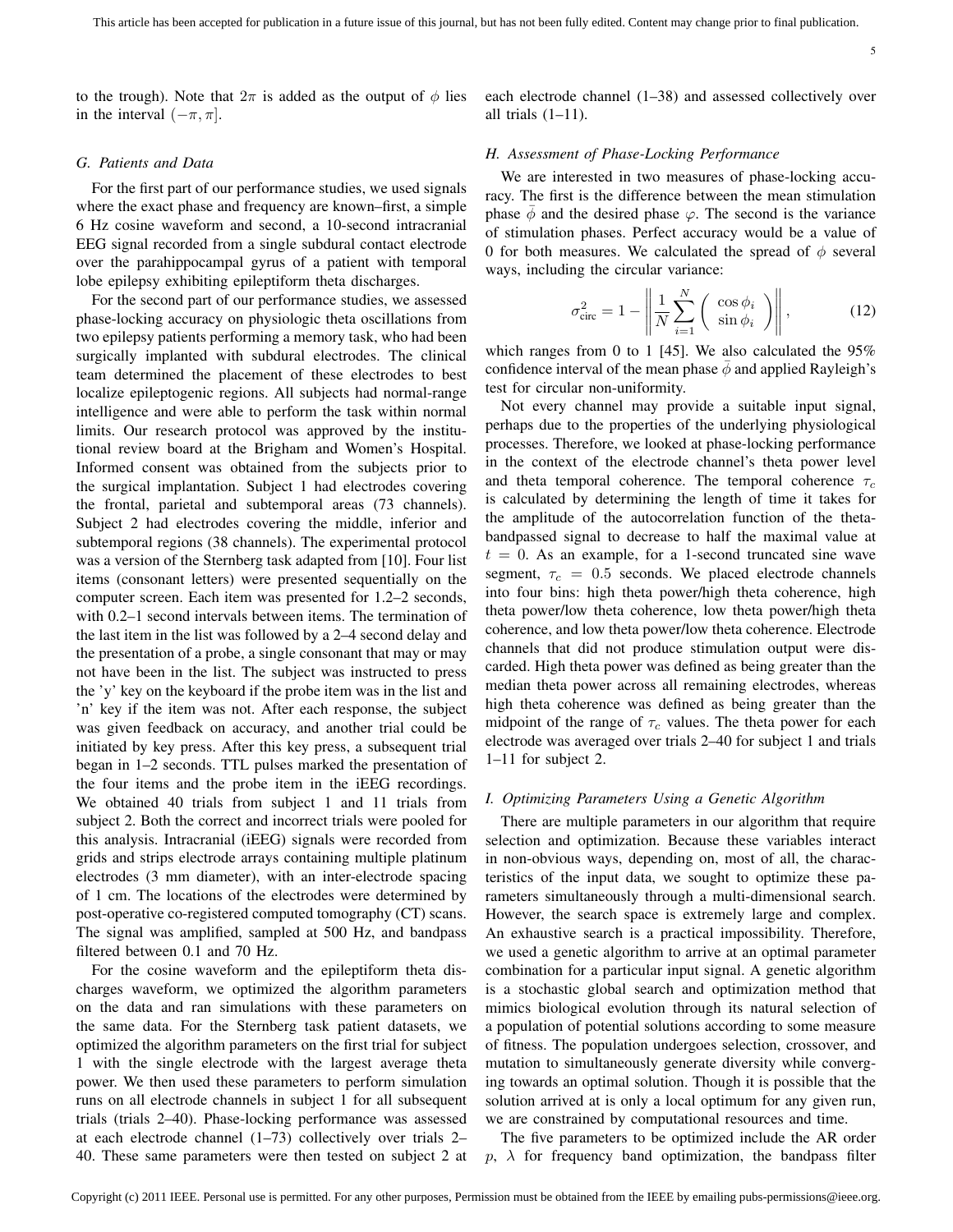TABLE I: Genetic Algorithm Search Space

| Parameter        | Values        |
|------------------|---------------|
| AR order $(p)$   | $2 - 100$     |
|                  | $0.5 - 1$     |
| Filter order     | $1 - 5$       |
| Filter type      | $1 - 5$       |
| $t_0 - t_{stop}$ | $0.05 - 0.45$ |

The filter type corresponds to: 1=Butterworth, 2=Chebyshev (0.1 dB of peak-to-peak ripple in the passband), 3=Inverse Chebyshev (stopband attenuation of 60 dB), 4=Elliptic (1 dB of ripple in the passband, and a stopband 60 dB down from the peak value in the passband), 5=Bessel.

order and type, and the length  $t_0 - t_{stop}$  for time-series forward prediction. The ranges of acceptable values for these parameters are listed in Table II. Phase-locking performance is characterized by both accuracy (stimulation phases should be close to the target phase) and precision (stimulation phases should be within a narrow range). In addition, similar to the basis for Akaike's Information Criterion and similar order estimation methods, we want to find the minimum AR order that yields good performance. The fitness function we use is a sum of terms reflecting these three objectives:

$$
y = \frac{|\varphi - \bar{\phi}|}{\pi} + \frac{|\bar{\phi}_{\text{upper 95\%}} - \bar{\phi}_{\text{lower 95\%}}|}{\pi} + \frac{p}{100}.
$$
 (13)

The first term captures the difference between the mean stimulation phase and the target phase. The second term captures the spread of the stimulation phases. One could also use the circular variance for this term, but unlike the confidence interval, the circular variance does not take into account the number of stimulation pulses. The third and last term is the AR model order. The weighting of these terms is to ensure that each term has a range of 0 to 1 so that each term has roughly an equal contribution to the overall fitness.

We implemented the genetic algorithm in MATLAB 7.11 with the Global Optimization Toolbox 3.1 (Mathworks, Natick, MA). We used a population size of 200, an elite count of 20, crossover fraction of 0.7, the heuristic crossover function, the roulette selection function, and the adaptive feasible mutation function. The initial population was generated randomly within the bounds listed in Table I. We set the stopping criterion to be a cumulative change in fitness of less than 0.0001 between generations.

# III. RESULTS

# *A. Cosine Waveform*

For the simple cosine function, it is reassuring that the phase-locking performance is excellent, as shown in Fig. 2. The parameters used are listed in Table II. While these parameters were optimized using the genetic algorithm, in reality many more parameter combinations yield similarly excellent results. The same parameters were also used to target stimulation at the trough of the waveform. The measures of phase-locking accuracy are also listed in Table III.

## *B. Epileptiform Theta Discharges*

As illustrated in Fig. 3a, the advantage of using an AR model comes from its ability to accurately discern single



Fig. 2: Results for 6 Hz cosine function. (a) Stimulation at the peak. (b) Rose plot of phases at which stimulation occurred, targeting the peak. (c) Stimulation at the trough. (d) Rose plot of phases at which stimulation occurred, targeting the trough.

peaks. Fig. 3 shows the results for the epileptiform theta discharges data. The parameters used–optimized based on targeting the peak–are listed in Table II. The same parameters were then used to test the algorithm for stimulation targeting the trough. For stimulation targeting the peak, the mean resulting phase  $\overline{\phi}$  was -2.49<sup>o</sup> degrees (95% confidence interval: -17.64°-12.65°, circular variance: 0.2651). For stimulation targeting the trough, the mean resulting phase  $\phi$  was -178.42<sup>o</sup> (95% confidence interval: -162.64°-165.79°, circular variance: 0.2867).

## *C. Sternberg Task*

For subject 1, in the first trial, electrode 45 had the largest average theta power (2300  $\mu$ V<sup>2</sup>), and thus the algorithm parameters were optimized on this data. The resulting optimized parameters are listed in Table II. Results of simulation runs on trials 2–40 are shown in Fig. 4a. Not all electrode channels had equal phase-locking performance. Channels with both high theta power and high theta temporal coherence resulted in the best performance. The median theta power averaged across trials 2–40 was 570  $\mu$ V<sup>2</sup>, and the theta temporal coherence  $\tau_c$  averaged across trials 2–40 ranged from 0.0812 to 0.1308 seconds. A rose plot of stimulation phases for the electrode with the overall best performance is shown in Fig. 5a, and the performance measures are listed in Table III. For this channel (68), the theta power averaged across the trials was 1576  $\mu$ V<sup>2</sup> and the theta coherence averaged across the trials,  $\bar{\tau}_c$ , was 0.1205 seconds. Results for the channel with the highest theta power, channel 45, are shown in Fig. 5c. The average theta power was 2533  $\mu$ V<sup>2</sup> and the average theta temporal coherence  $\bar{\tau}_c$  for this channel was 0.0907 seconds. Results for the channel with the highest theta temporal coherence as well as the highest combined metric (both high theta power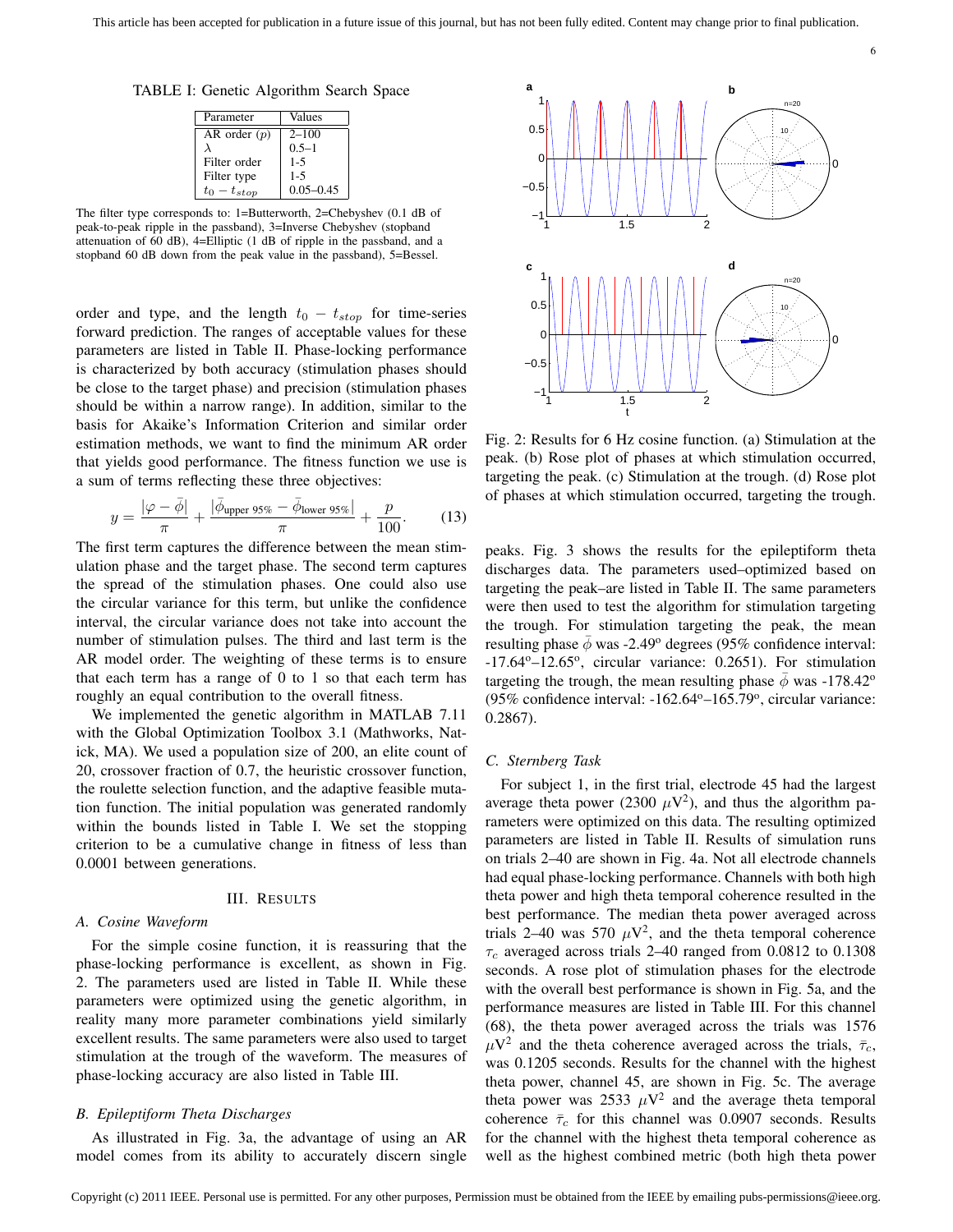

Fig. 3: Results for epileptiform theta discharges data (data is 10-second iEEG signal recorded from a single subdural contact electrode over the parahippocampal gyrus of a patient with temporal lobe epilepsy exhibiting epileptiform theta discharges). (a) Power spectral density over time, using autoregressive estimation. The model order here is 13. (b) Total power in the theta (4-9 Hz) frequency band over time (top curve), and power within the optimized frequency band (bottom curve). (c) The optimized frequency band limits  $f_L$ (bottom curve) and  $f<sub>H</sub>$  (top curve) over time. Note that as the theta power increases due to the appearance of a theta oscillation, the optimized frequency band becomes narrower. (d) Times at which stimulation output were generated, over the entire 10-second segment. (e) Signal during 6–7 seconds, bandpass filtered between 4 and 5 Hz using a first-order Butterworth filter. Overlaid are times at which stimulation output were generated from 6–7 seconds. (f) Rose plot of stimulation phases, where target phase was 0 degrees, or at the peak. (g) Rose plot of stimulation phases, where target phase was 180 degrees, or at the trough.

and theta temporal coherence), channel 57, are shown in Fig. 5e and Fig. 5g. The average theta power was 1610  $\mu$ V<sup>2</sup> and the average theta temporal coherence  $\bar{\tau}_c$  for this channel was 0.1308 seconds.

The same parameters from subject 1 were tested on subject 2. Out of 38 electrodes, 26 generated output stimulation, and for these electrodes, the median theta power averaged across trials 1–11 was 1500  $\mu$ V<sup>2</sup> and the theta coherence averaged across trials 1–11 ranged from 0.0690 to 0.1087 seconds. Results are shown in Fig. 4b. Here, electrode channels with both high theta power and high theta temporal coherence resulted in the best performance. Furthermore, it appears that high theta temporal coherence is more important than high theta power. A rose plot of stimulation phases for the electrode



Fig. 4: Phase-locking performance on signals recorded during the Sternberg task ( $\phi$ , error bars represent the 95% confidence interval for  $\phi$ ). Electrodes are sorted by high theta power/high theta coherence (blue squares), high theta power/low theta coherence (red triangles), low theta power/high theta coherence (green circles), and low theta power/low theta coherence (yellow crosses). (a) For subject 1, signals from 73 out of 73 electrodes generated output stimulation cumulatively over 39 trials (2–40). (b) For subject 2, signals from 26 out of 38 electrodes generated output stimulation cumulatively over 11 trials (1-11).

with the overall best performance in subject 2 is shown in Fig. 5b, and the performance measures are listed in Table III. For this channel (20), the theta power averaged across the trials was 1508  $\mu$ V<sup>2</sup> and the theta coherence averaged across the trials,  $\bar{\tau}_c$ , was 0.1087 seconds. Results for the channel with the highest theta power, channel 18, are shown in Fig. 5d. The average theta power was 5740  $\mu$ V<sup>2</sup> and the average theta temporal coherence  $\bar{\tau}_c$  for this channel was 0.0806 seconds. Channel 20, the best-performing channel, happened to also have the highest theta temporal coherence (Fig. 5f). Channel 6 had the highest combined metric (both high theta power and theta temporal coherence), and results for this channel are shown in Fig. 5h. The average theta power for this channel was 2117  $\mu$ V<sup>2</sup> and the average theta temporal coherence  $\bar{\tau}_c$ was 0.0959 seconds.

These results show that while both high theta power and high theta temporal coherence are important in determining performance, high theta temporal coherence is the more important factor. For example, while channel 18 in subject 2 exhibited very large theta power (5740  $\mu$ V<sup>2</sup>), it exhibited relatively low theta temporal coherence (0.0806 seconds), and thus performed very poorly (Fig. 5d). On the other hand, channel 20 exhibited lower theta power (1508  $\mu$ V<sup>2</sup>), but had higher theta temporal coherence (0.1087 seconds), which explains its better performance (Fig. 5f)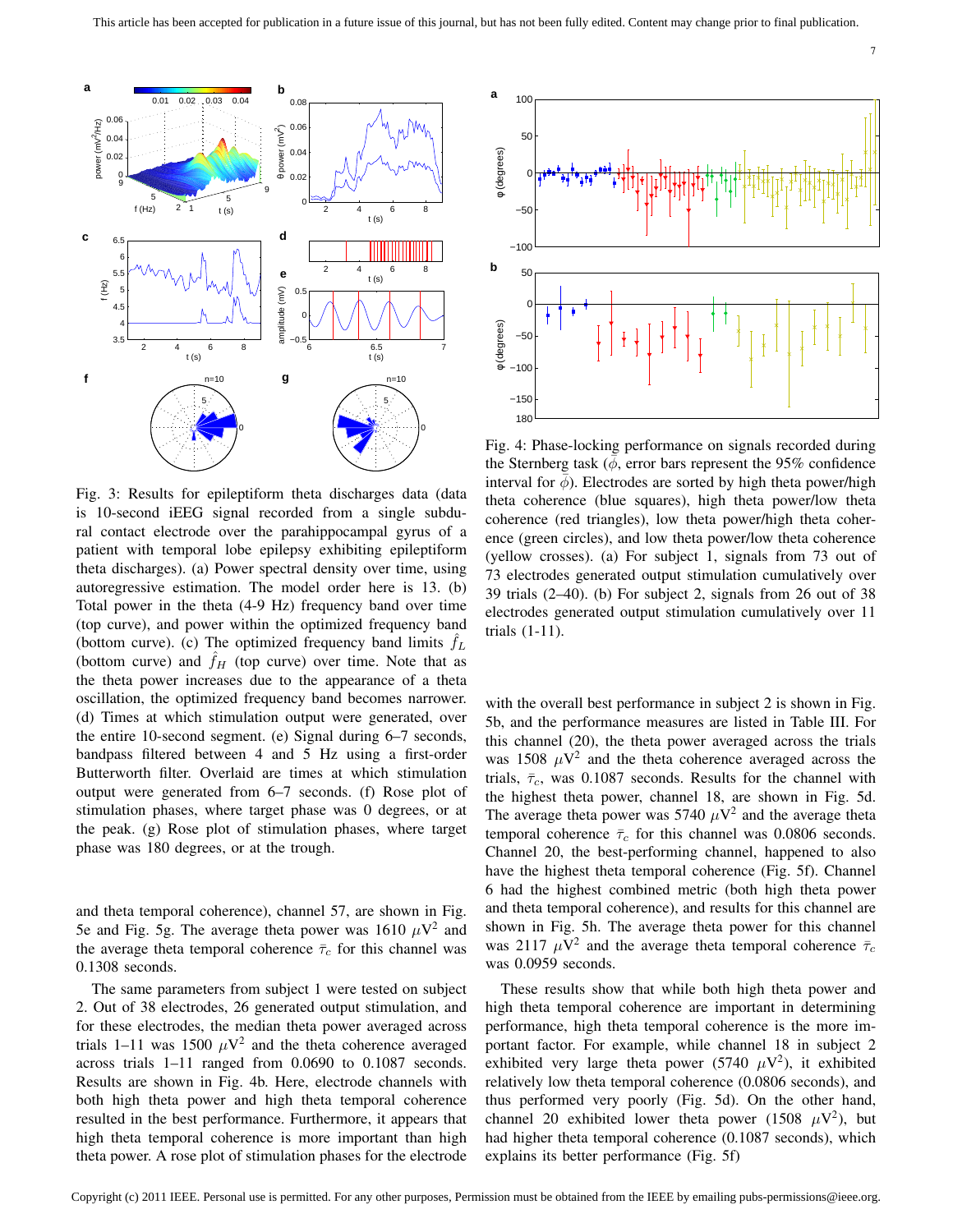

Fig. 5: Rose plots for (a) the best performing electrode channel in subject 1 (68), (b) the best performing electrode channel in subject 2 (20), (c) the channel with the highest theta power in subject 1 (45), (d) the channel with the highest theta power in subject 2 (18), (e) the channel with the highest theta temporal coherence in subject 1 (57), (f) the channel with the highest theta temporal coherence in subject 2 (20), (g) the channel with the highest combined metric (both theta power and theta temporal coherence) in subject 1 (57), and (h) the channel with the highest combined metric (both theta power and theta temporal coherence) in subject 2 (6).

## TABLE II: Optimal Parameters Found By Genetic Algorithm

8

| Dataset   | Order |      | iter<br>der | Filter<br>Vpe | $t_{stop}$<br>$\iota_0$ |
|-----------|-------|------|-------------|---------------|-------------------------|
| Cosine    | O     | 0.89 |             | Elliptic      | 0.14                    |
| Seizure   | 13    | 0.50 |             | Butterworth   | 0.10                    |
| Subject 1 | 22    | በ 79 |             | Chebyshev     | 0.05                    |

For each case, the number of trials performed was 5, the desired phase of the stimulation output was set to the input waveform peak, or  $0^{\circ}$ , and the AR model order p was set to 9. The unit of  $\phi$  is degrees.

TABLE III: Performance for Each Dataset

| Dataset      | $\phi$   | $\varphi$ lower 95% | $\varphi$ upper 95% | Circular<br>Variance | Rayleigh<br>p-value     |
|--------------|----------|---------------------|---------------------|----------------------|-------------------------|
| Cosine       | $-0.53$  | $-2.06$             | 0.99                | 0.0016               | $9.65 \times 10^{-14}$  |
| Seizure      | $-2.49$  | $-17.64$            | 12.65               | 0.2651               | $2.00 \times 10^{-11}$  |
| Sub. $1(45)$ | $-0.91$  | $-7.60$             | 5.77                | 0.5611               | $2.27 \times 10^{-59}$  |
| Sub. $1(57)$ | 1.60     | $-2.59$             | 5.79                | 0.4490               | $2.02 \times 10^{-145}$ |
| Sub. $1(68)$ | $-0.56$  | $-3.49$             | 2.37                | 0.4848               | $9.19 \times 10^{-299}$ |
| Sub. $2(6)$  | $-11.36$ | $-17.59$            | $-5.14$             | 0.6449               | $1.81 \times 10^{-69}$  |
| Sub. $2(18)$ | $-61.45$ | $-89.21$            | $-33.70$            | 0.7404               | $1.60 \times 10^{-4}$   |
| Sub. $2(20)$ | $-0.19$  | $-8.10$             | 7.72                | 0.5894               | 5.79 x $10^{-43}$       |

In each case, the target phase of stimulation was the peak of the input waveform, or  $0^{\circ}$ . The unit of  $\phi$  here is in degrees. For subject 1, channel 68 was the best-performing, channel 45 had the highest theta power, and channel 57 had both the highest theta temporal coherence and highest combined metric (theta power and theta temporal coherence). For subject 2, channel 20 was the best-performing, channel 18 had the highest theta power, channel 20 had the highest theta temporal coherence, and channel 6 had the highest combined metric (theta power and theta temporal coherence).

## IV. DISCUSSION

We have presented here a system for brain oscillation detection and phase-locked stimulation. Though we have tested our system only on theta oscillations, this system can conceivably be used to also study oscillations in other frequency bands. Autoregressive modeling provides an excellent method to estimate the instantaneous frequency and phase, from which we can accurately deliver phase-locked stimulation in real time.

Optimal selection of the AR model order and other algorithm parameters are important considerations. Because these parameters interact with each other and the input data, we used a genetic algorithm method to optimize these parameters simultaneously. This optimization procedure requires intensive computational resources, and thus cannot be done in real time. It must be manually performed on a separate experimental trial (or set of trials) before the algorithm can be deployed. Here, in subject 1 performing the Sternberg task, we performed this optimization on the first trial and used the parameters derived from this optimization on subsequent trials. In subject 2, we used the parameters that were optimized on subject 1. In reality, it may be more appropriate to optimize the parameters on a patient-by-patient basis, as there will be subtle differences in the physiology between patients, such as in the dominant theta frequencies, timing, and spatial characteristics. For example, hippocampi will differ between patients, especially in the presence of underlying pathology such as mesial temporal sclerosis. In addition, our system may further be improved upon in the future by adopting an online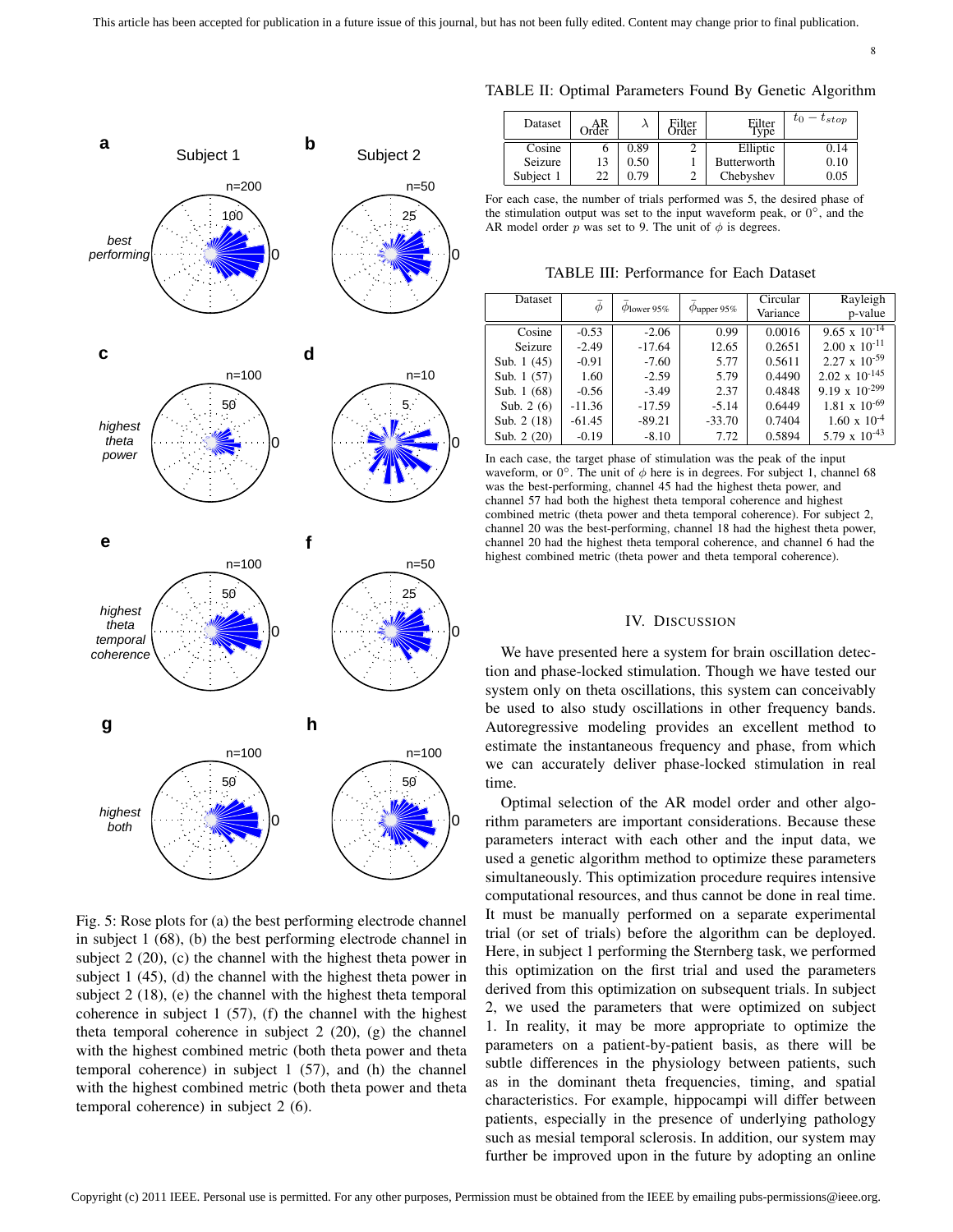adaptive strategy in selecting algorithm parameters, rather than performing an offline optimization procedure prior to online operation.

Our approach for accurately estimating instantaneous phase and frequency relies on optimizing the narrow passband. Alternate methods have been proposed for estimating the instantaneous phase, such as using wavelet ridge extraction [46]. One advantage of this method is that it is robust even when multiple oscillatory regimes are simultaneously present and are highly variable in time. However, such a timefrequency based method may be too computationally intensive to implement in real time. Another method that has been proposed for oscillation detection is to use an adaptive filter that dynamically tracks the central frequency of the oscillation by adjusting its transfer function coefficients [47]. While this method allows for accurate frequency tracking, the bandwidth of the adaptive filter must still be set manually, and thus remains susceptible to suboptimal bandwidth selection. In these methods, real-time operation would also be limited by edge effects, as only data in the reverse direction is available. We believe our modeling strategy of including an AR forward prediction step is useful in minimizing these edge effects, but another modeling technique may work as well or better, depending on the magnitude of these effects. Importantly, we have now provided a benchmark for comparison.

How accurate and precise in phase-locking to an oscillation does one have to be for neurostimulation applications such as memory augmentation? While our method performs relatively well, it remains to be seen if meaningful clinical effects can be elicited by the phase-locking performance demonstrated here. An important consideration is that while we demonstrated our algorithm on subdural electrodes located over widelydistributed spatial areas, in reality our algorithm would be applied to depth electrodes targeting deep mesial temporal lobe structures. Continuous theta oscillations have been recorded from within the hippocampus in humans performing a memory task [14], exhibiting what appears to be a high degree of theta temporal coherence. Because our results show that the performance of our algorithm is correlated with the temporal coherence of detected oscillations, it is reasonable to assume that our algorithm will result in even better performance on depth electrodes targeting the hippocampus directly.

In our implementation of the system, stimulation can be triggered to occur within specified time intervals, for example in synchrony with novel external stimuli or memory task items, or it can be triggered to occur when oscillations above a certain power threshold are detected. The former setup may be useful for experimental paradigms, and the latter setup may be useful in a therapeutic setting. In the future, it may be worthwhile to consider further extensions to multi-electrode arrays. Because the phase of an underlying brain oscillation may vary across time and anatomical space, more advanced algorithms may be needed to phase-lock to a specific traveling oscillation [48], or a superposition of oscillations from multiple sources. Even with a single channel, the system described here will provide a useful tool for studying the properties of brain oscillation and their interactions with cognitive processes, as well as allow the development of future therapeutic devices that utilize

phase-specific information. However, as demonstrated here, the relative success of phase-locked stimulation is a function of both the power and the coherence of the underlying oscillation. Oscillations generated by neural ensembles may be inherently transient in nature [49], and thus future improvements would need to take this into account.

#### **REFERENCES**

- [1] T. Womelsdorf, J. Schoffelen, R. Oostenveld, W. Singer, R. Desimone, A. K. Engel, and P. Fries, "Modulation of neuronal interactions through neuronal synchronization," *Science*, vol. 316, no. 5831, pp. 1609–1612, 2007.
- [2] G. Buzsaki and A. Draguhn, "Neuronal oscillations in cortical networks," *Science*, vol. 304, no. 5679, pp. 1926–1929, 2004.
- [3] J. Jacobs and M. J. Kahana, "Direct brain recordings fuel advances in cognitive electrophysiology," *Trends Cogn. Sci.*, vol. 14, no. 4, pp. 162– 171, 2010.
- [4] M. Saleh, J. Reimer, R. Penn, C. Ojakangas, and N. Hatsopoulos, "Fast and Slow Oscillations in Human Primary Motor Cortex Predict Oncoming Behaviorally Relevant Cues," *Neuron*, vol. 65, no. 4, pp. 461–471, 2010.
- [5] J. O'Keefe and M. L. Recce, "Phase relationship between hippocampal place units and the EEG theta rhythm," *Hippocampus*, vol. 3, no. 3, pp. 317–330, 1993.
- [6] C. D. Tesche and J. Karhu, "Theta oscillations index human hippocampal activation during a working memory task," *Proc. Natl. Acad. Sci. U.S.A.*, vol. 97, no. 2, pp. 919–924, 2000.
- [7] S. Raghavachari, M. J. Kahana, D. S. Rizzuto, J. B. Caplan, M. P. Kirschen, B. Bourgeois, J. R. Madsen, and J. E. Lisman, "Gating of human theta oscillations by a working memory task," *J. Neurosci.*, vol. 21, no. 9, pp. 3175–3183, 2001.
- [8] M. J. Kahana, D. Seelig, and J. R. Madsen, "Theta returns," *Curr. Opin. Neurobiol.*, vol. 11, no. 6, pp. 739–744, 2001.
- [9] J. B. Caplan, J. R. Madsen, A. Schulze-Bonhage, R. Aschenbrenner-Scheibe, E. L. Newman, and M. J. Kahana, "Human theta oscillations related to sensorimotor integration and spatial learning," *J. Neurosci.*, vol. 23, no. 11, pp. 4726–4736, 2003.
- [10] D. S. Rizzuto, J. R. Madsen, E. B. Bromfield, A. Schulze-Bonhage, D. Seelig, R. Aschenbrenner-Scheibe, and M. J. Kahana, "Reset of human neocortical oscillations during a working memory task," *Proc. Natl. Acad. Sci. U.S.A.*, vol. 100, no. 13, pp. 7931–7936, 2003.
- [11] A. D. Ekstrom, J. B. Caplan, E. Ho, K. Shattuck, I. Fried, and M. J. Kahana, "Human hippocampal theta activity during virtual navigation," *Hippocampus*, vol. 15, no. 7, pp. 881–889, 2005.
- [12] M. J. Kahana, "The cognitive correlates of human brain oscillations," *J. Neurosci.*, vol. 26, no. 6, pp. 1669–1672, 2006.
- [13] B. R. Cornwell, L. L. Johnson, T. Holroyd, F. W. Carver, and C. Grillon, "Human hippocampal and parahippocampal theta during goal-directed spatial navigation predicts performance on a virtual morris water maze," *J. Neurosci.*, vol. 28, no. 23, pp. 5983–5990, 2008.
- [14] U. Rutishauser, I. B. Ross, A. N. Mamelak, and E. M. Schuman, "Human memory strength is predicted by theta-frequency phase-locking of single neurons," *Nature*, vol. 464, no. 7290, pp. 903–907, 2010.
- [15] C. Pavlides, Y. J. Greenstein, M. Grudman, and J. Winson, "Long-term potentiation in the dentate gyrus is induced preferentially on the positive phase of theta-rhythm," *Brain Res.*, vol. 439, no. 1-2, pp. 383–387, 1988.
- [16] C. Holscher, R. Anwyl, and M. J. Rowan, "Stimulation on the positive phase of hippocampal theta rhythm induces long-term potentiation that can be depotentiated by stimulation on the negative phase in area CA1 in vivo," *J. Neurosci.*, vol. 17, no. 16, pp. 6470–6477, 1997.
- [17] J. M. Hyman, B. P. Wyble, V. Goyal, C. A. Rossi, and M. E. Hasselmo, "Stimulation in hippocampal region CA1 in behaving rats yields longterm potentiation when delivered to the peak of theta and long-term depression when delivered to the trough," *J. Neurosci.*, vol. 23, no. 37, pp. 11 725–11 731, 2003.
- [18] H. McCartney, A. D. Johnson, Z. M. Weil, and B. Givens, "Theta reset produces optimal conditions for long-term potentiation," *Hippocampus*, vol. 14, no. 6, pp. 684–687, 2004.
- [19] M. E. Hasselmo, "What is the function of hippocampal theta rhythm?– Linking behavioral data to phasic properties of field potential and unit recording data," *Hippocampus*, vol. 15, no. 7, pp. 936–949, 2005.
- [20] B. Lin, E. A. Kramar, X. Bi, F. A. Brucher, C. M. Gall, and G. Lynch, "Theta stimulation polymerizes actin in dendritic spines of hippocampus," *J. Neurosci.*, vol. 25, no. 8, pp. 2062–2069, 2005.